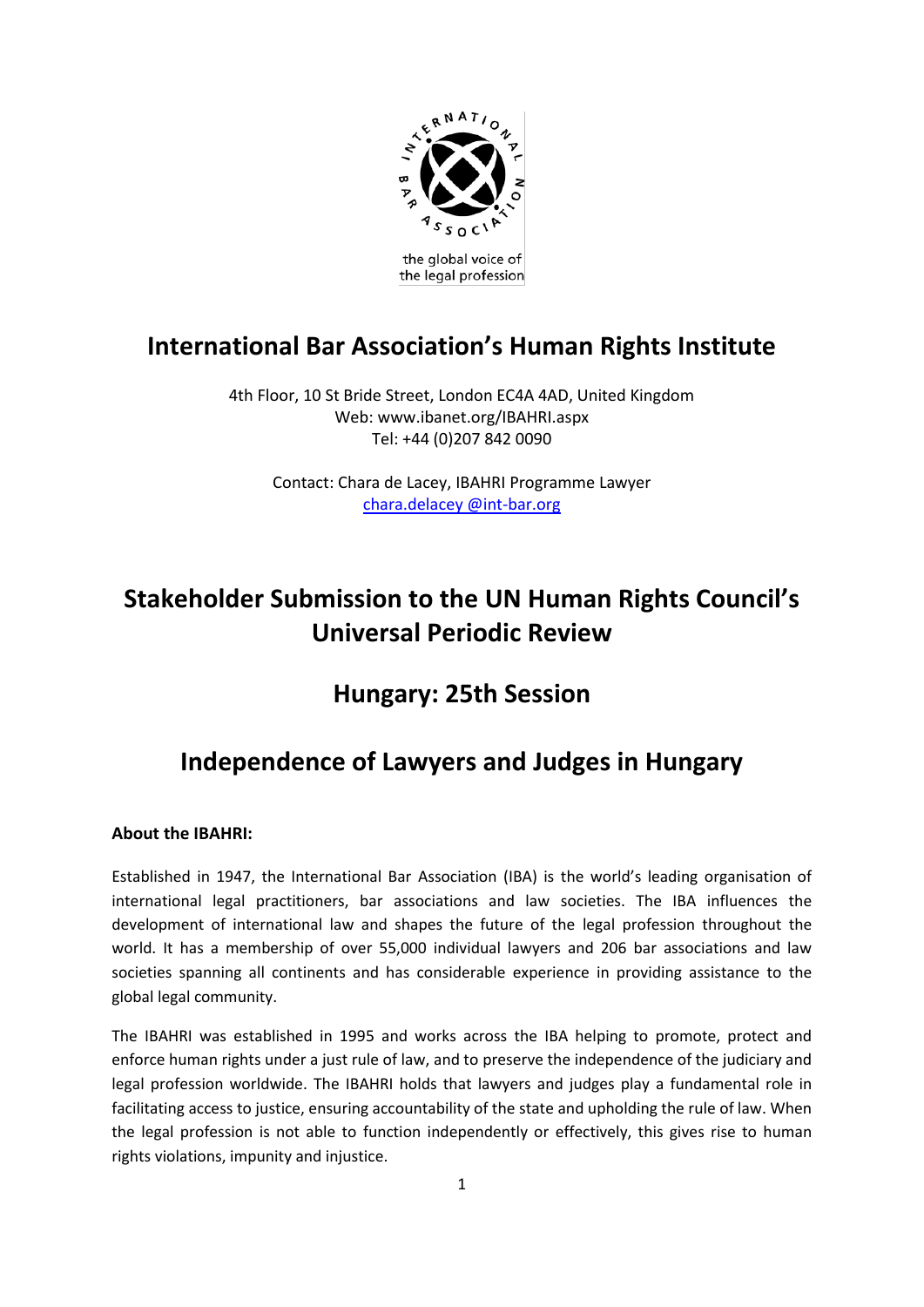## **1. Methodology**

- 1.1. Since Hungary underwent the first UPR cycle on 5 May 2011, the IBAHRI has conducted two fact-finding missions to the country to examine the independence of the judiciary and legal profession and the rule of law.
- 1.2. The IBAHRI's first mission was conducted in March 2012 and assessed the impact of legislative reforms, comprising the new Fundamental Law of Hungary (the Hungarian Constitution) of 1 January 2012 and accompanying legislation, on the independent functioning of the judiciary and the rule of law. The resulting report, published in September 2012, presented the IBAHRI's findings and recommendations.<sup>1</sup>
- 1.3. In June 2015, the IBAHRI undertook a follow-up mission to examine the implementation of the IBAHRI's 2012 recommendations and re-assess the situation of the rule of law in the country. The mission report will be published in October 2015. Both fact-finding missions were organised with the support of the Hungarian Bar Association.
- 1.4. The information and recommendations in this submission are based on the findings from the IBAHRI's 2015 fact-finding mission.

## **2. Normative Framework**

1

## **A. Scope of international obligations**

- 2.1. Hungary is a party to all of the main United Nations (UN) human rights treaties, including the International Covenant on Civil and Political Rights (ICCPR). Hungary ratified the Optional Protocol to the Convention Against Torture and other Cruel, Inhuman or Degrading Treatment or Punishment (OPCAT) on 12 January 2012 in line with recommendations of the UPR 2011.
- 2.2. Article Q(2) of the Fundamental Law requires Hungary to ensure that Hungarian law is in conformity with international law. Article Q(3) provides that, 'Hungary shall accept the generally recognised rules of international law. Other sources of international law shall become part of the Hungarian legal system by publication in pieces of legislation.' Article 1(2)(d) of the Fundamental Law requires parliament to 'authorise recognition of the binding nature of any international agreement subject to its responsibilities and competences'.

<sup>&</sup>lt;sup>1</sup> IBAHRI Report, Courting Controversy: the Impact of the Recent Reforms on the Independence of the Judiciary and the Rule of Law in *Hungary* (September 2012), available in English at: www.ibanet.org/Article/Detail.aspx?ArticleUid=f95a6bf2-99cf-42c8-9c24 d3b7a531207c.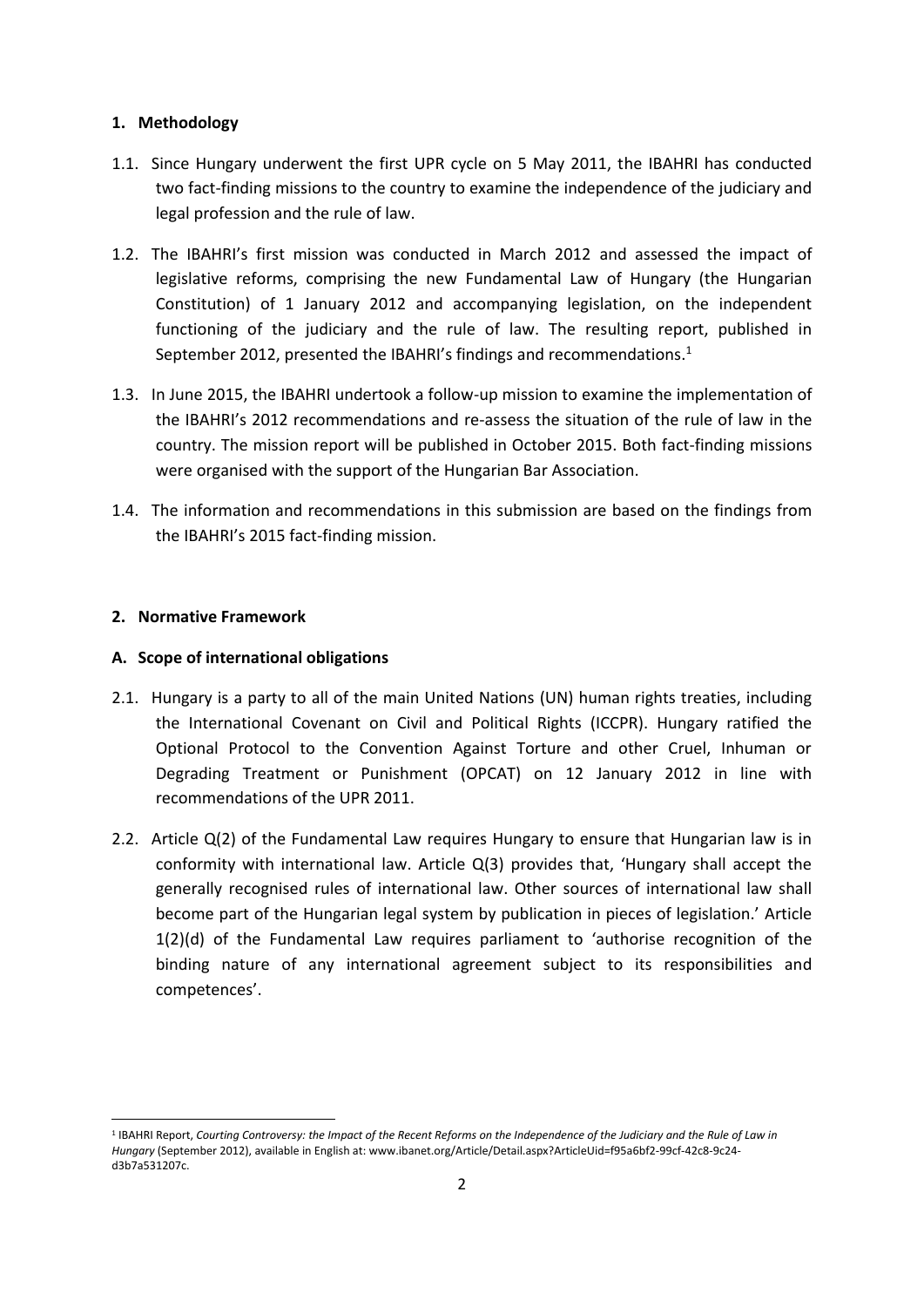#### **B. Independence of the judiciary**

#### *Judicial administration*

- 2.3. International law requires that the body responsible for overseeing all functions associated with the administration of justice, including the management of judges' careers, acts independently of the executive and legislative powers.<sup>2</sup>
- 2.4. Specifically, the UN Special Rapporteur on the independence of judges and lawyers has recommended that judges be selected and appointed by an independent body that should have a plural and balanced composition and in which judges form a majority.<sup>3</sup> On judicial promotions, the Special Rapporteur recommends that 'final decisions on promotions should be preferably taken by an independent body in charge of the selection of judges, composed of at least a majority of judges'.<sup>4</sup>
- 2.5. The Fundamental Law of Hungary and implementing legislation introduced reform to, among other issues, the administration of justice in Hungary. Cardinal Act CLXI of 2011 on the Organisation and Administration of Courts (AOAC) established two new judicial institutions: the National Judicial Office (NJO), whose president is elected by the Hungarian legislature on the recommendation of the President of the Hungary; <sup>5</sup> and the National Judicial Council (NJC), an autonomous judicial body comprised solely of judges elected by their peers. The mandate of these two institutions is set out in the Fundamental Law at Article 25(5): 'The central responsibilities of the administration of the courts shall be performed by the President of the [NJO]. The [NJC] shall supervise the central administration of the courts. The [NJC] and other bodies of judicial selfgovernment shall participate in the administration of the courts.'
- 2.6. The reformed composition of the NJC contrasts positively with the previous model of Hungary's High Judicial Council, the National Council for the Judiciary, whose membership included the Minister of Justice and two members of parliament, and is to be welcomed.
- 2.7. However, under the current distribution of judicial functions, the IBAHRI finds that the NJC holds insufficient power to supervise the administration of justice effectively and thereby guarantee judicial independence.
- 2.8. In two Communications from the UN Special Rapporteur on the independence of judges and lawyers to the Government of Hungary pursuant to Human Rights Council resolution 17/2, dated 14 May 2012 and 3 July 203, the Special Rapporteur expressed concern at the

**.** 

<sup>2</sup> UN Human Rights Committee, General Comment No 32, UN Doc CCPR/C/GC/32, 99th session, Geneva, 9–27 July 2007, [19] states: 'The requirement of independence refers, in particular, to the procedure and qualifications for the appointment of judges, and guarantees relating to their security of tenure until a mandatory retirement age or the expiry of their term of office, where such exist, the conditions governing promotion, transfer, suspension and cessation of their functions, and the actual independence of the judiciary from political interference by the executive branch and legislature.'

<sup>&</sup>lt;sup>3</sup> Report of the Special Rapporteur on the independence of judges and lawyers, Leandro Despouy, UN Doc A/HRC/11/41, 24 March 2009, [28].

<sup>4</sup> *Ibid*, Report of the Special Rapporteur (2009) [71].

<sup>5</sup> Fundamental Law Article 25 (6).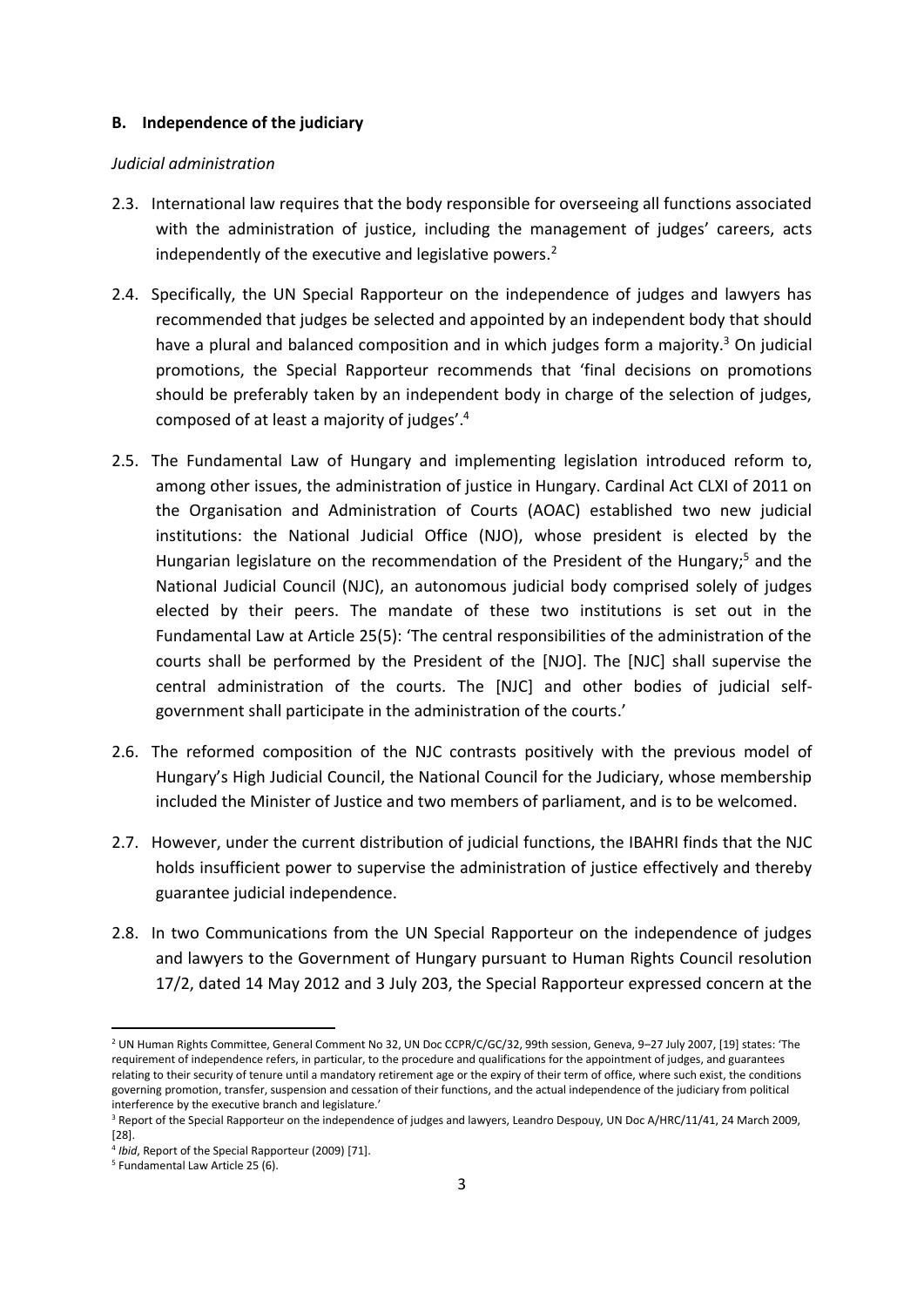broad powers held by the president of the NJO (PNJO) from the perspective of an independent justice system.<sup>6</sup>

- 2.9. While Hungary has taken positive steps since 2012 to transfer select functions from the PNJO to the NJC, the former retains a key role in the selection, appointment and termination of judicial positions;<sup>7</sup> can transfer and assign judges;<sup>8</sup> and has a role in judicial discipline. 9
- 2.10. With reference to judicial appointments, the PNJO can decide to annul a call for judicial applications with the result that none of the applicants shortlisted by the selection panel of judges is appointed. While the NJC can veto a decision taken by the PNJO relating to a judicial appointment,<sup>10</sup> it is the PNJO who makes a recommendation to the President of the Hungary for the appointment and dismissal of judges. The PNJO also has the exclusive power to appoint and remove heads of courts, including presidents and vice-presidents of the Courts of Appeal.<sup>11</sup>

#### **Recommendation 1**

**Implement the recommendations of the UN Special Rapporteurs on the independence of judges and lawyers and review the judicial appointments procedure to ensure that a genuinely plural body with a majority of judges elected by their peers makes the final decision on the selection, appointment and promotion of judges.** 

#### **Recommendation 2**

**Grant all functions relating to judicial transfer, suspension and cessation of judicial functions to the independent body of judicial self-government, the NJC, to guarantee the independent functioning of the judiciary.**

### *The Constitutional Court*

2.11. The UN Basic Principles on the Independence of the Judiciary provide that it is 'the duty of all governmental and other institutions to respect and observe the independence of the judiciary'.<sup>12</sup> Principle 3 of the UN Basic Principles states that 'The judiciary shall have jurisdiction over all issues of a judicial nature and shall have exclusive authority to decide whether an issue submitted for its decision is within its competence as defined by law.'

 $\overline{a}$ 

<sup>6</sup> See, Communications of the Special Rapporteur on the independence of judges and lawyers, Gabriela Knaul, 14 May 2012 (UN Doc UA G/SO 214 (3-3-16) HUN 1/2012) and 3 July 2013 (UN Doc AL G/S0 214 (3-3-16) HUN 3/2013) accessible at

https://spdb.ohchr.org/hrdb/20th/UA\_Hungary\_29.02.12\_(1.2012).pdf, and https://spdb.ohchr.org/hrdb/24th/public\_- AL\_Hungary\_03.07.13\_(3.2013).pdf, respectively.

<sup>7</sup> The PNJO presents a proposal to the President of Hungary regarding the appointment and removal of judges (AOAC, s 76 (5) (b)), but independently appoints and removes presidents of court (AOAC, s 128(2)).

<sup>&</sup>lt;sup>8</sup> Act CLXII of 2011 on the Legal Status and Remuneration of Judges, ss 34 and 33, respectively.

<sup>9</sup> AOAC s 76 (6) (d).

<sup>10</sup> *Ibid*, s 103 (3) (c).

<sup>11</sup> *Ibid*, s 128 (2).

<sup>&</sup>lt;sup>12</sup> The UN Basic Principles on the Independence of the Judiciary, adopted by the Seventh United Nations Congress on the Prevention of Crime and the Treatment of Offenders, Milan, 26 August to 6 September 1985, and endorsed by General Assembly resolutions 40/32 of 29 November 1985 and 40/146 of 13 December 1985, UN Doc A/COND.121/22/Rev.1.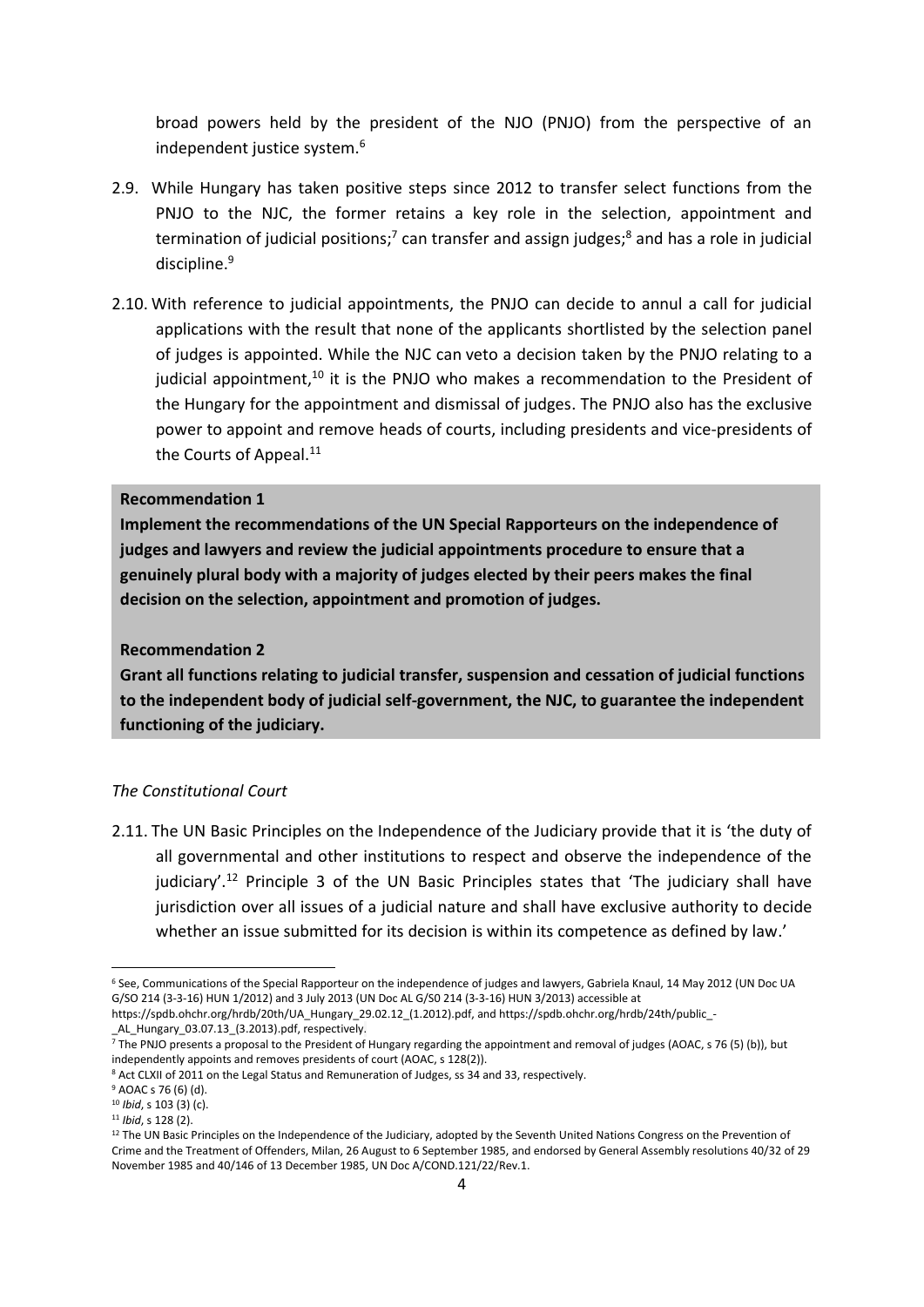- 2.12. The Fundamental Law restricted the Constitutional Court's jurisdiction on taxation and budgetary matters while state debt exceeds half of Hungary's gross domestic product  $(GDP).<sup>13</sup>$
- 2.13. The adoption of the Fourth Amendment to the Fundamental Law further restricted the Constitutional Court's jurisdiction. This amendment repealed Constitutional Court decisions taken prior to 1 January 2012; limited its power to review the Fundamental Law and amendments thereto; and extended the limitation on the Court's jurisdiction to review financial legislation to laws passed 'even if state debt no longer exceeds half of the [GDP]'.<sup>14</sup> These restrictions were not lifted by the subsequent Fifth Amendment to the Fundamental Law.
- 2.14. This restriction of the Constitutional Court's jurisdiction undermines the independence of the judiciary.

## **Recommendation 3**

**Implement the UN Basic Principles on the Independence of the Judiciary and repeal all provisions of national law that represent a restriction on the Court's jurisdiction.** 

## *Pre-trial detention*

- 2.15. The right to freedom of liberty is enshrined in Article 9 of the ICCPR. Deprivation of liberty must be an exceptional measure and is fundamental to the presumption of innocence and the right to a fair trial.
- 2.16. An amendment to Act XIX of 1998 on the Code of Criminal Proceedings (ACCP) abolished the limitation on pre-trial detention of four years in cases where the penalty of imprisonment is more than 15 years, or life. The amendment is in conflict with the right to fair trial within a reasonable time under Article 14 of the ICCPR, and creates a tension with Article 64/A (1) a) of the ACCP, which requires the authorities to proceed without delay. The amendment is further likely to discourage expedition in the investigation and prosecution of offences to the detriment of the human rights of affected pre-trial detainees.

### **Recommendation 4**

**Uphold international law and impose a reasonable limit on the period of pre-trial detention for all crimes and consider the use of alternatives to pre-trial detention.**

**.** 

<sup>&</sup>lt;sup>13</sup> Fundamental Law Article 37 (4).

<sup>&</sup>lt;sup>14</sup> Fundamental Law Article 37 (5).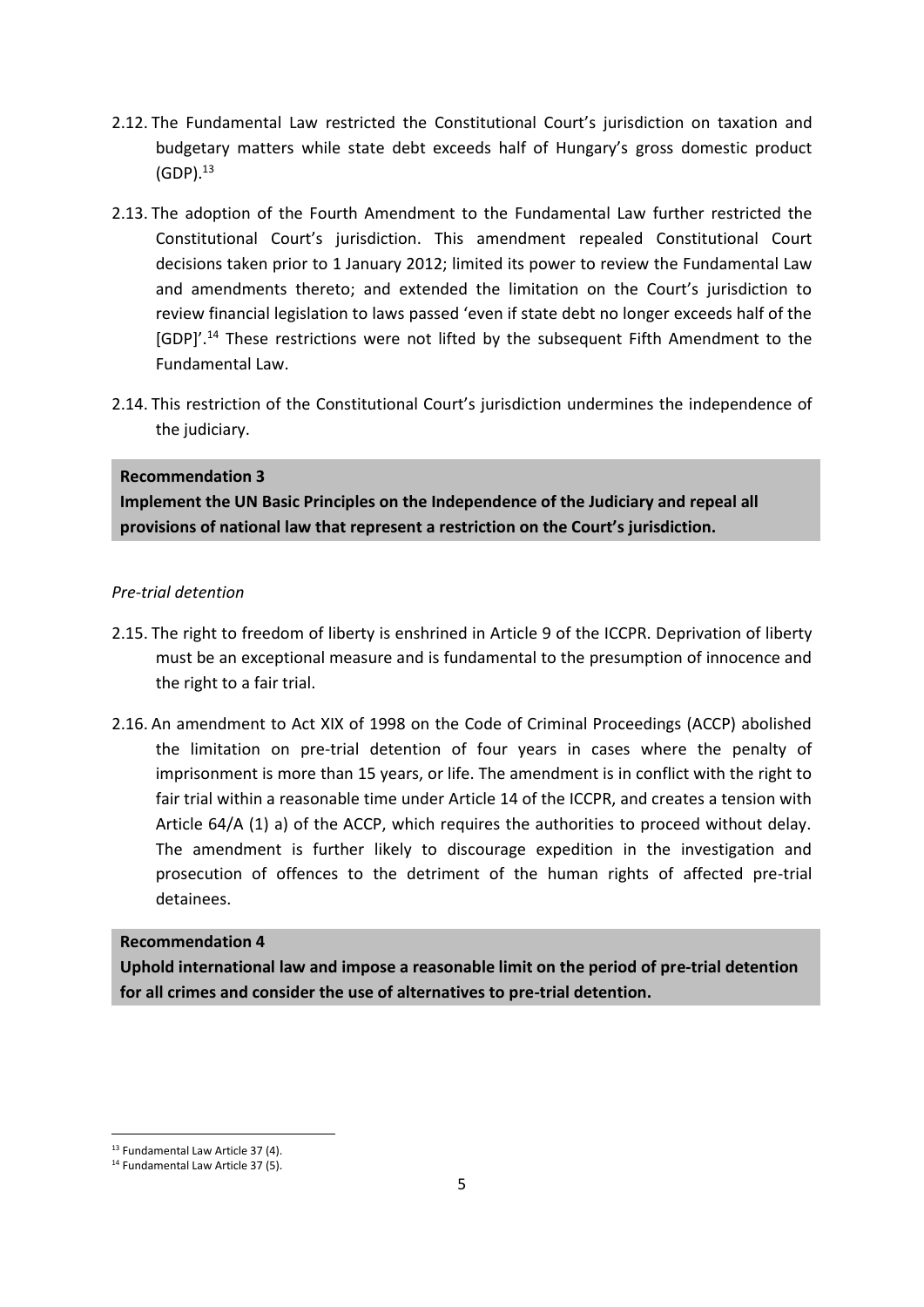#### *Civil society*

**.** 

- 2.17. UN Human Rights Council resolution 27/31 on civil society space acknowledges the 'crucial importance of the active involvement of civil society, at all levels, in processes of governance and in promoting good governance, including through transparency and accountability, at all levels, which is indispensable for building peaceful, prosperous and democratic societies'. 15
- 2.18. The Special Rapporteur on the rights to freedom of peaceful assembly and of association states that 'civil society is an essential component for the promotion of human rights, democracy and the rule of law: therefore states should create and maintain a safe and enabling environment in which [civil society organisations] can operate free from hindrance and insecurity'.<sup>16</sup>
- 2.19. Contrary to international standards, Hungary has displayed a tendency not to engage with civil society. The period permitted for civil society organisations (CSOs) to comment on draft human rights legislation has on occasion been clearly insufficient. An amendment to the Asylum Act – which comprised 17 pages consisting of 45 sections – was published on 19 June 2015. The deadline given for submitting comments was the same day, 19 June 2015. The draft law implementing OPCAT was accorded one day only for public consultation.
- 2.20. The space for civil society activity has recently faced restriction. In 2014, Hungary began inspections into and initiated a state audit against over 50 CSOs who received funding from an EEA/Norway grant for non-governmental organisations.
- 2.21. Members of Hungary's governing coalition have also made public verbal attacks against civil society activity, including an insinuation by Hungary's Prime Minister that CSO representatives were paid 'political activists who are trying to help foreign interests'.<sup>17</sup>
- 2.22. One deeply regrettable repercussion of the hostile public statements made against CSOs by members of government has been the withdrawal of certain eminent CSOs from the government's inter-ministerial Human Rights Working Group, <sup>18</sup> an important initiative that was established in February 2012 as a result of Hungary's 2011 UPR.

<sup>15</sup> Human Rights Council Resolution on Civil Society Space, UN Doc A/HRC/REC/27/31 (3 October 2014).

<sup>&</sup>lt;sup>16</sup> Report of the Special Rapporteur on the rights to freedom of peaceful assembly and of association, Maina Kiai, (UN Doc A/HRC/23/39, 24 April 2013).

<sup>&</sup>lt;sup>17</sup> See, Transparency International, Hungarian Civil Liberties Union, Hungarian Helsinki Committee and Eötvös Károly Policy Institute *Timelines of governmental attacks against NGOs*, (12 August 2015), available at http://helsinki.hu/wpcontent/uploads/Timeline\_of\_gov\_attacks\_against\_HU\_NGOs\_12082015.pdf.

<sup>&</sup>lt;sup>18</sup> Open letter, in Hungarian only, by the NGO the Hungarian Civil Liberties Union (18 September 2014), available at http://tasz.hu/files/tasz/imce/emberi\_jogi\_mcs\_kilepes\_20140918.pdf.